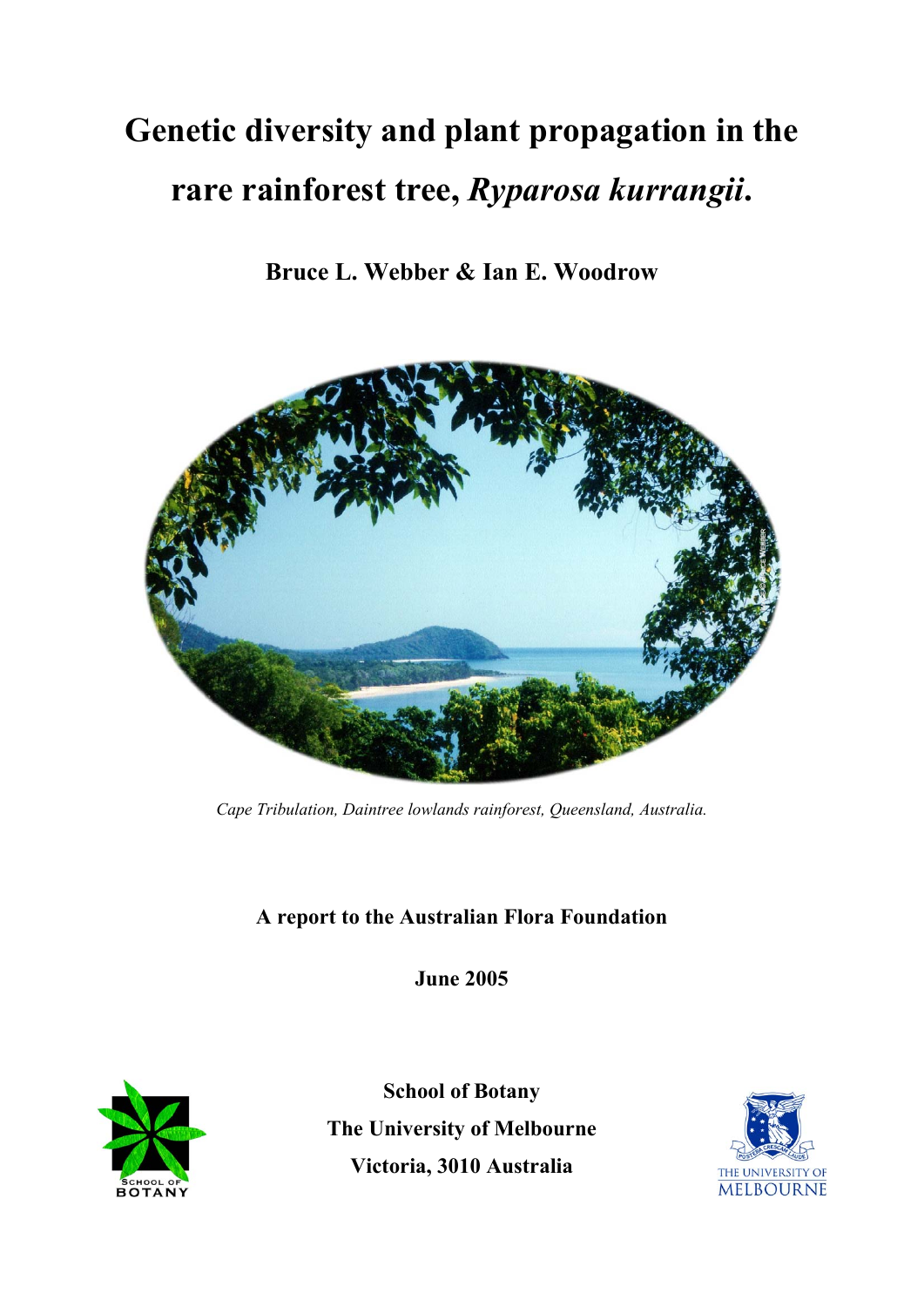# Table of contents: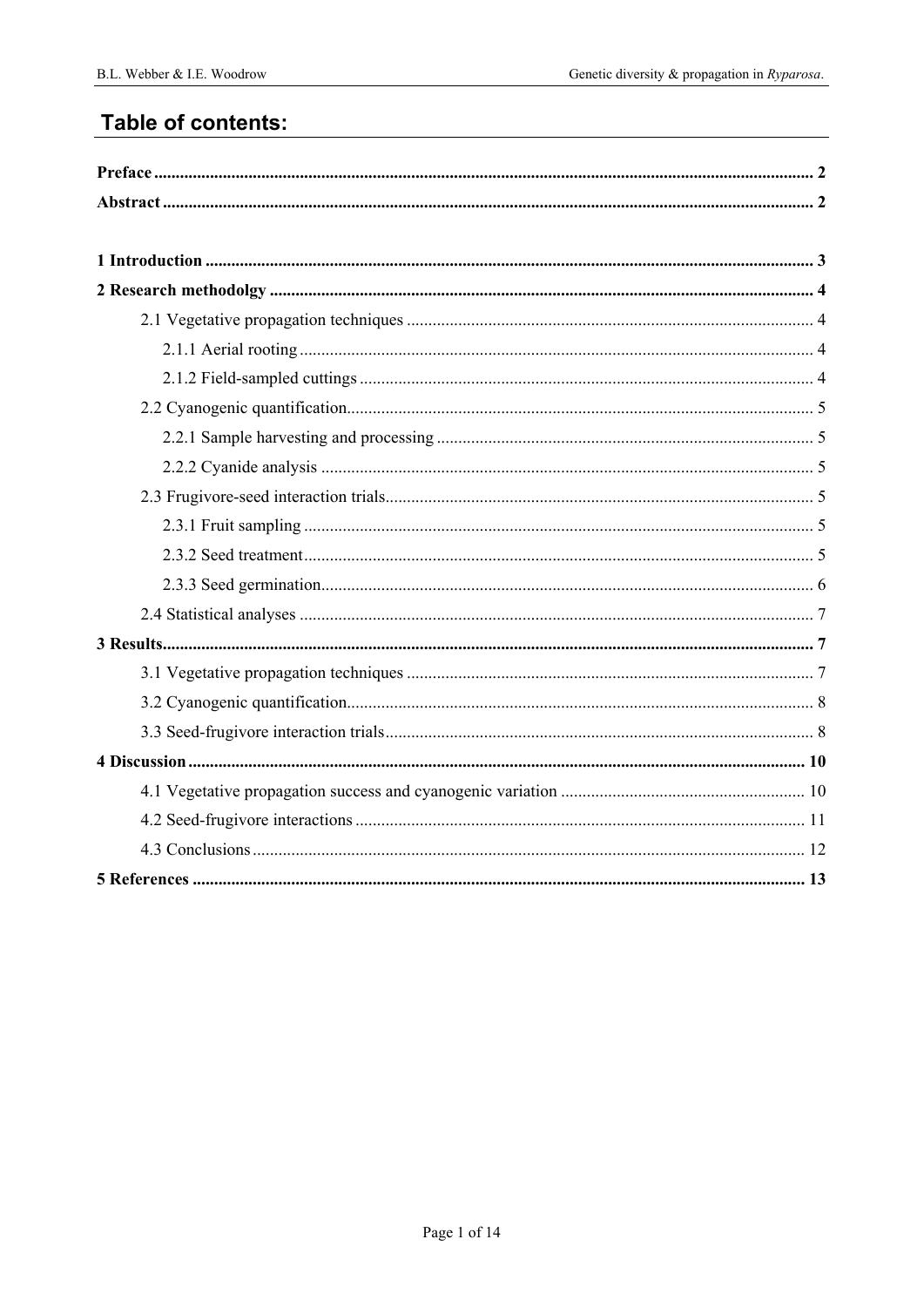# **Preface**

This research formed a small part of the doctoral studies of Bruce Webber, undertaken in the [Plant](http://www.botany.unimelb.edu.au/physiology)  [Physiology Research Group](http://www.botany.unimelb.edu.au/physiology) in the [School of Botany](http://www.botany.unimelb.edu.au/) at [The University of Melbourne.](http://www.unimelb.edu.au/) Bruce was supervised by Dr Ian Woodrow and collaborated with a number of organisations including [The Royal](http://www.zoo.org.au/melbourne/)  [Melbourne Zoological Gardens](http://www.zoo.org.au/melbourne/) and [Queensland Parks and Wildlife Service](http://www.epa.qld.gov.au/parks_and_forests/). All studies were conducted under Scientific Purposes permits issued by the Queensland Department of Environment and Heritage and with the full permission of private land owners. Bruce would like to acknowledge Peter Courtney, Paul Stewart-Higgs and Matt West (Royal Melbourne Zoological Gardens) who provided technical assistance with conducting the cassowary feeding trial and David Westcott (CSIRO TFRC Atherton) who provided invaluable advice on the life history of cassowaries and the implications of their interactions with rainforest fruits.

This work is described in greater detail in Bruce's doctoral thesis:

Webber B.L. (2005) Plant-animal interactions and plant defence in the rainforest tree, *Ryparosa*. PhD thesis, The University of Melbourne.

Parts of the above research funded by the AFF were published in 2004 and 2007:

Webber, B.L., Miller, R.E. and Woodrow, I.E. (2007) Constitutive polymorphic cyanogenesis in the Australian rainforest tree, *Ryparosa kurrangii* (Achariaceae). *[Phytochemistry](http://dx.doi.org/10.1016/j.phytochem.2007.04.038)* **68**: 2068-2074.

Webber, B.L. and Woodrow, I.E. (2004) Cassowary frugivory, seed defleshing and fruit fly infestation influence the transition from seed to seedling in the rare Australian rainforest tree, *Ryparosa* sp. nov. 1 (Achariaceae). *[Functional Plant Biology](http://dx.doi.org/10.1071/FP03214)* **31**: 505-516.

Portions of this work have featured in *[New Scientist](http://www.newscientist.com/channel/life/endangered-species/mg18224512.200)* (2004, **2451**: 16), *[Australian Life Scientist](http://www.biotechnews.com.au/index.php)* (2004, **11**: 28) and *[Australasian Science](http://www.control.com.au/bi2005/bi264.shtml)* (2005, **May**: 8).

For further information, please email Bruce ([b.webber@bigfoot.com\)](mailto:b.webber@bigfoot.com) or Ian ([iewood@unimelb.edu.au\)](mailto:iewood@unimelb.edu.au).

# **Abstract**

The rare Australian rainforest tree *Ryparosa kurrangii* (Achariaceae) has a very restricted distribution and is only known from a small strip of coastal lowland tropical rainforest in far north Queensland, Australia. Attempts at vegetative propagation of the species were unsuccessful, despite significant callusing and shoot production on field-sampled greenstick cuttings. This precluded an investigation of the relationship between cutting strike rates and plant tissue cyanogenic capacity of the taxon, which was found to be highly variable. At a population level, foliar cyanide concentration varied considerably between 0.54 – 4.77 mg CN g<sup>-1</sup> dw. A seed treatment trial found that cassowary gut passage significantly improved germination from 4% to 92%, and we were not able to replicate this result with simulated treatments. While high levels of fruit fly larval infestation accounted for reduced seed viability, this predation was apparently reduced by cassowary gut passage.

*Keywords*: Plant propagation, greenstick, germination, cyanide, cyanogenesis, secondary metabolite, frugivore, ratite, *Casuarius casuarius johnsonii*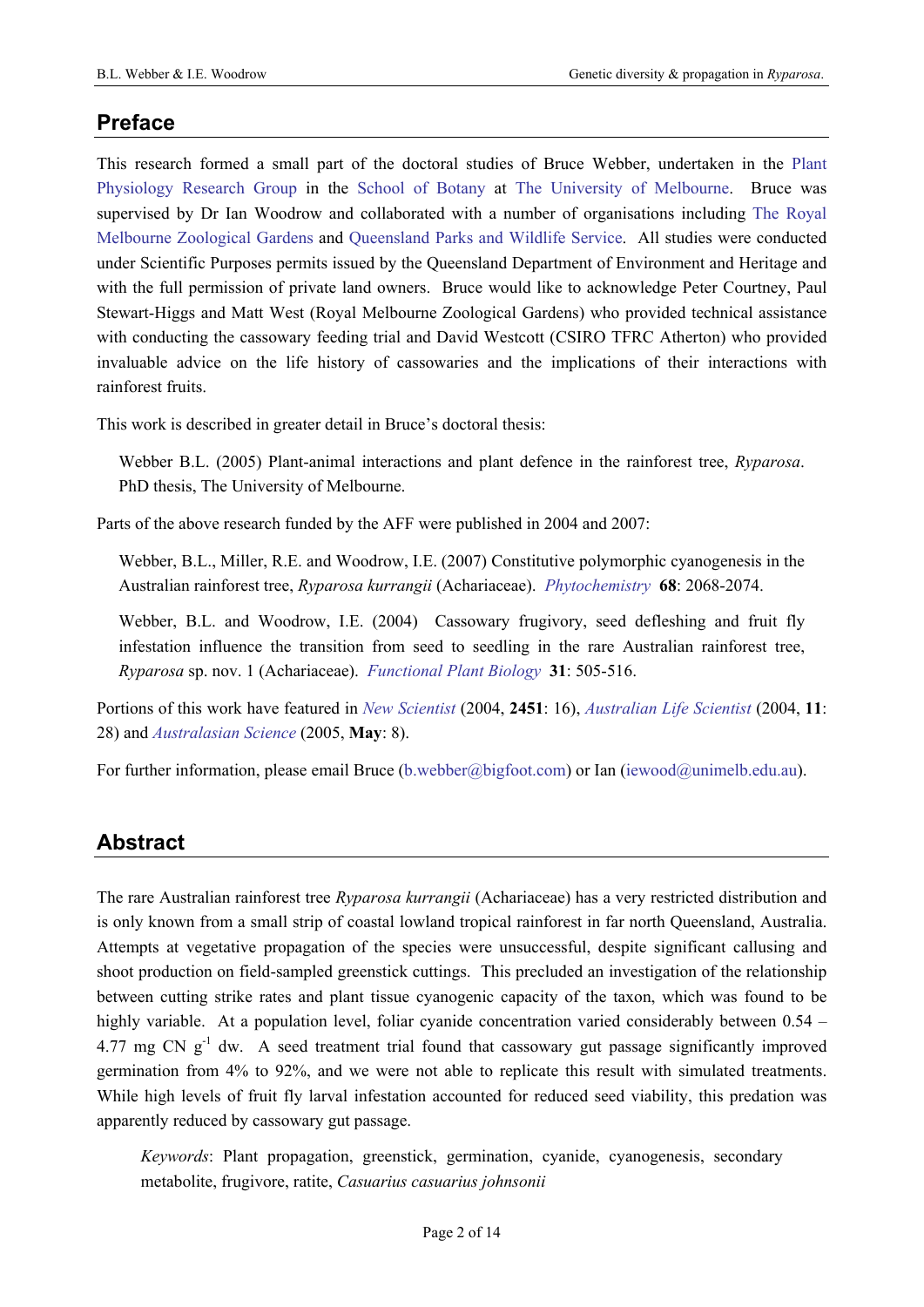# <span id="page-3-0"></span>**1 Introduction**

Amongst the Australian tropical flora that have their origins in the Indo-Malayan region is a rainforest tree taxon in the genus *Ryparosa* (Achariaceae; Flacourtiaceae *pro parte*). The Australian distribution of *Ryparosa,* as it is currently known, is restricted to tropical lowland rainforest of the Daintree region in farnorth Queensland. Discovered in the mid 1960's, the specimens collected were assigned to *Ryparosa javanica* (BLUME) KURZ EX. KOORD. & VALETON based on the descriptions of Sleumer (1958; B.P.M. Hyland, pers. comm.). However, a recent revision of *Ryparosa javanica sensu lato* has described the Daintree populations as a single species, *Ryparosa kurrangii* B.L.WEBBER, which is endemic to Australia (Webber and Woodrow 2006; Figure 1). Significantly, *R. kurrangii* (i.e. *R. javanica pro parte*) is classified by the Queensland Nature Conservation Act as a rare species (Queensland Government 1992) and there is evidence that an upgraded conservation code may now be more appropriate (Webber 2005; Webber and Woodrow 2006).

Recent studies have identified *R. kurrangii* as a model plant in which to investigate plant-herbivore interactions and plant defensive chemicals (Webber 1999). The species is known to liberate volatile hydrogen cyanide (HCN) upon tissue disruption in a process known as cyanogenesis. Because cyanide is a respiratory toxin, its presence in plants has been shown to act as a trait conferring resistance against generalist herbivores (e.g. Gleadow and Woodrow 2002; Hruska 1988). Importantly, leaves from some plants contain levels of cyanide that are amongst the highest ever reported while individuals within populations seem to vary greatly in their (genetically based) capacity for cyanogenesis (Webber 1999).



**Figure 1**: *Ryparosa kurrangii* has large alternating leaves supported on long petioles.

To maximise both the research potential of this species and successful population restoration in cleared areas, a protocol needs to be established for the large-scale propagation of seedlings. This will allow controlled glasshouse-based studies to better understand the dynamics of rainforest cyanogenesis as well as responsible reforestation projects that encompass the full range of both genetic and cyanogenic diversity. Published studies on the germination characteristics of the Achariaceae are limited and there are none that deal with the germination processes of *Ryparosa*. Unfortunately, all previous attempts to establish vegetative cuttings of *R. kurrangii* have had very low success rates (B.L. Webber, unpub. results; N. I. J. Tucker, pers. comm.).

Initial experiments with seed germination (manual flesh removal and partial burial) had very low germination rates and the rare status of the tree precluded any large scale seed harvesting. Interestingly, the large apricot-like fruits of *R. kurrangii* fulfil all the morphological characteristics listed for avian frugivory in general (van der Pijl 1982) and cassowary frugivory in particular (Willson *et al.* 1989; Figure 2). In the Daintree lowland rainforests, cassowaries are one of only a few frugivores that can disperse large rainforest fruits, and are the only long distance dispersal vector for large seeds (Jones and Crome 1990; Noble 1991).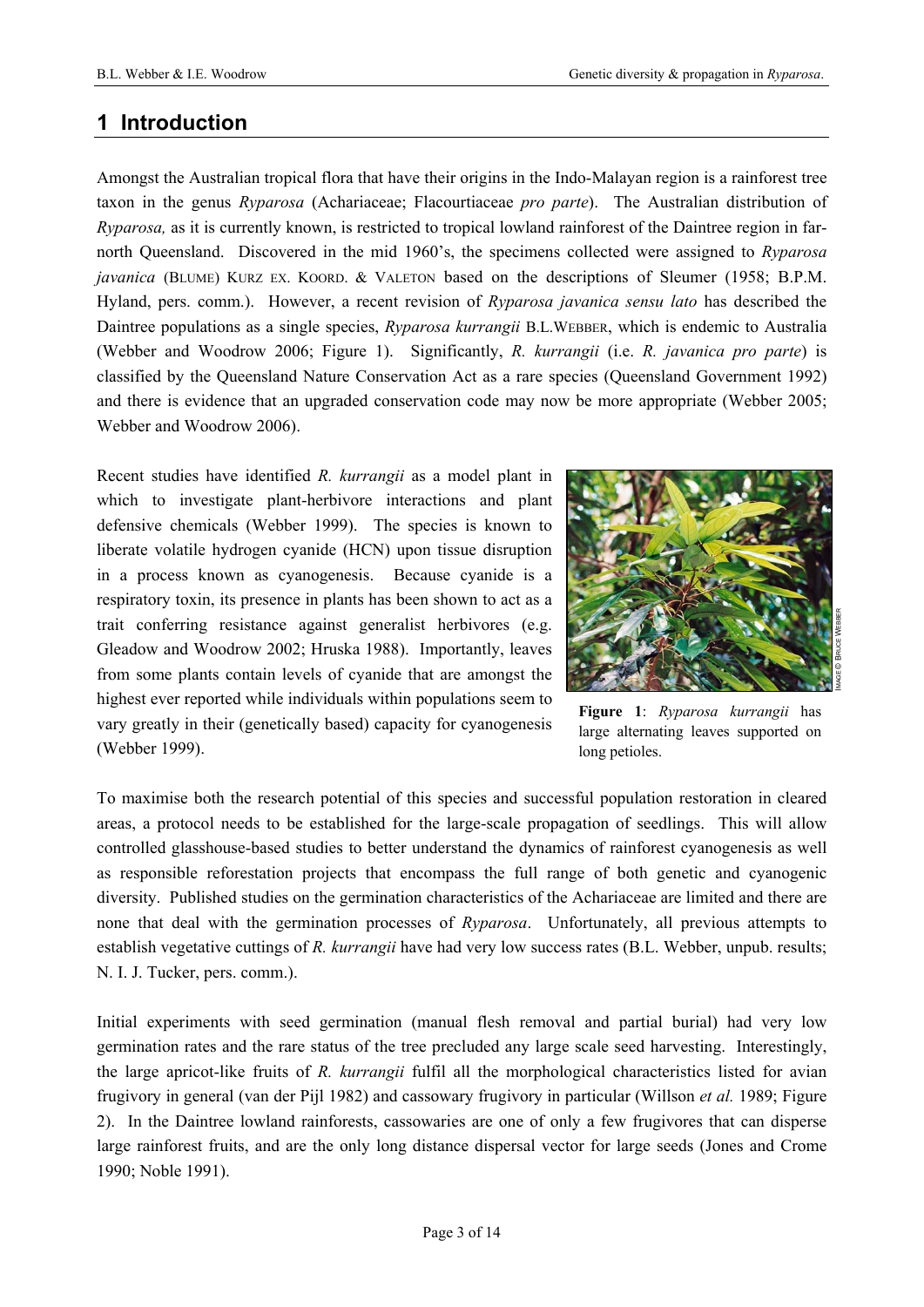<span id="page-4-0"></span>

**Figure 2**: *Ryparosa kurrangii* fruit are large drupes borne on racemes on the lower trunk.

Given this background, the aim of the research was to capture the unique genetic diversity of the rare Australian rainforest tree, *R. kurrangii* and develop an efficient way of establishing glasshouse populations. More specifically, the objectives were to: (1) investigate the viability of vegetative propagation protocols to establish glasshouse *R. kurrangii* populations, (2) document variation in cyanide concentration at a population level and evaluate the effect of such variation on cutting establishment, and (3) quantify the effect of fruit treatment by frugivores on seed germination.

# **2 Research methodology**

## *2.1 Vegetative propagation techniques*

Due to the poor history of *R. kurrangii* propagation trials and the limits on vegetative sampling imposed by sampling permits, a limited suite of standard propagation methods were chosen to maximise the chance of success.

#### **2.1.1 Aerial rooting**

Standard aerial rooting techniques were applied to a range of 'finger-thick' branches on mature trees in the field. To increase the chance of getting younger material, branches that were targeted had recent leaf production and were emerging from tubercles on the main trunk. In brief, moist sphagnum moss was wrapped around a freshly skinned stem and sealed tightly against the branch with heavy-duty black plastic and fibre-tape. Treatments were applied to 5 separate trees on 3 branches per tree. Trees were then examined 6 and 12 months later for callusing and/or root growth in the treated section of each branch.

#### <span id="page-4-1"></span>**2.1.2 Field-sampled cuttings**

Material for cuttings was taken from a range of mature trees  $($  > 5 m height) across a number of populations in the Daintree lowlands. Material ranging from 2 cm diameter woody stem tissue through to pencil-thin green-stick cuttings was harvested to allow for final cutting pieces approximately 15 cm long with between 4 - 8 leaf nodes. These were transported back to Melbourne refrigerated in individual canisters containing wet tissue paper and planted out into a 50:50 sand:pine-bark potting mix within 24 hours of sampling. Before being planted, each cutting was treated with either 8000 ppm NAA (in alcohol), 5000 ppm IBA (in talcum powder) or a combination of both. Exposed leaves were treated in two ways: either totally removed or trimmed (leaving 4 - 5 cm of the basal portion of the leaf blade remaining). This created six possible treatment groups (three hormone, two leaf) for the cutting pieces. Cuttings were kept under 50% shade cloth on a misting bed in a tropical glasshouse and were examined every month for a period of six months for callusing, root growth and shoot growth.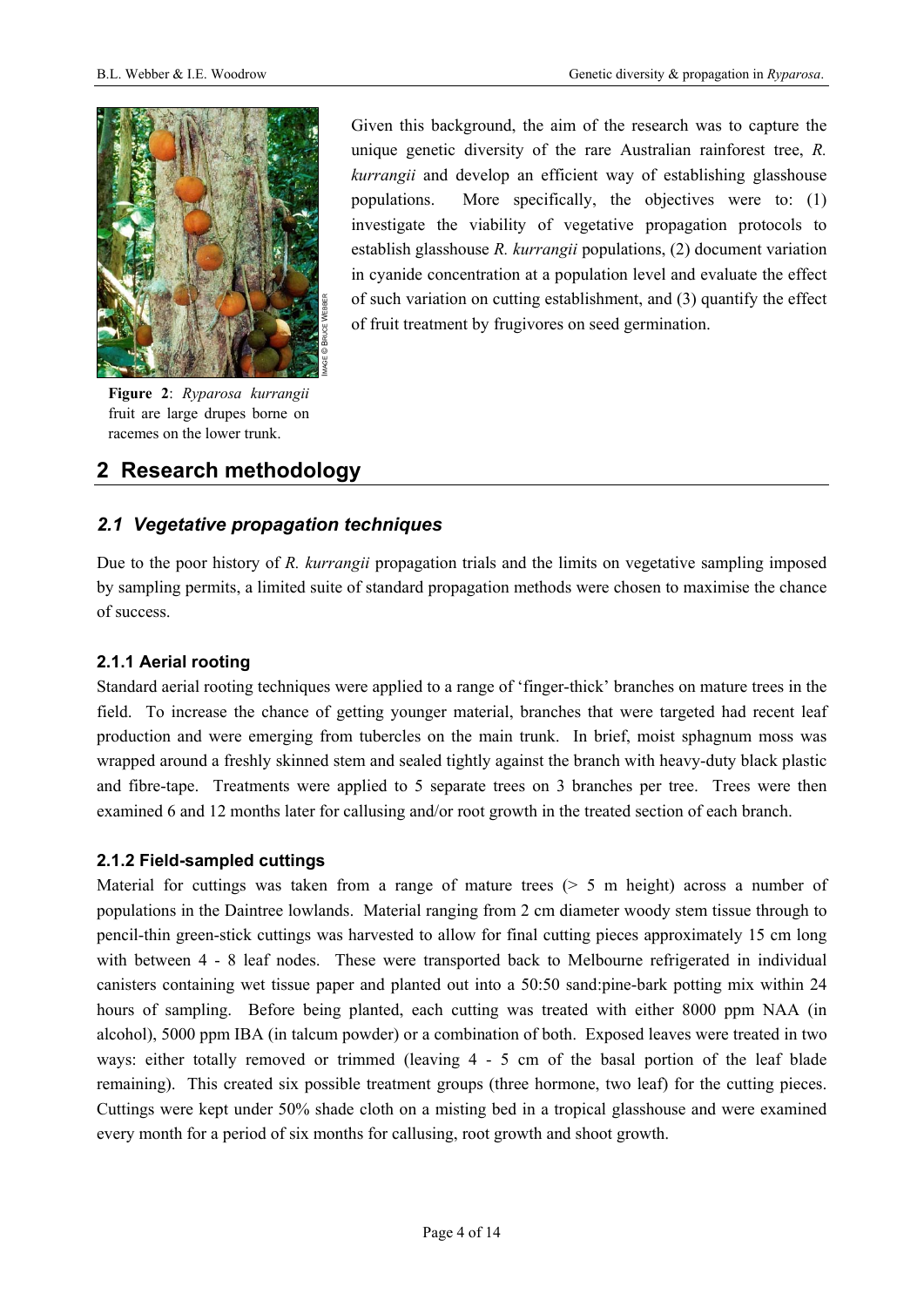## <span id="page-5-0"></span>*2.2 Cyanogenic quantification*

#### **2.2.1 Sample harvesting and processing**

Samples for population cyanide determination were collected from a permanent study population on a tributary of Myall Creek in the Mt Sorrow Valley (c. 16° 07' S, 145° 28' E; 50 m asl). Leaf material was sampled from a similar height (0.5 - 2.0 m) and pole pruning shears were used to sample material from greater heights where this was not possible. For each tree, five mature leaves (recently toughened) were sampled within an area of approximately  $0.5 \text{ m}^2$ , usually from the same branch. Trees from which cutting material was sampled (Section [2.1.2](#page-4-1)) also had leaf material collected for cyanide determination. Using a leaf punch (15 mm diameter), two leaf discs were removed from either side of the midrib in the middle of each leaf, avoiding main veins. All vegetative samples were snap-frozen in liquid nitrogen, freeze dried, ground to a fine homogeneous powder and stored on desiccant at -20°C.

#### **2.2.2 Cyanide analysis**

Cyanogen concentration was quantified by measuring the amount of hydrogen cyanide (HCN) released from ground tissue after hydrolysis (Brinker and Seigler 1989; Lambert *et al.* 1975). Trapped HCN was assayed using a miniaturised version of the method of Brinker and Seigler (1989). Standard curves, based on adding known concentrations of NaCN into the NaOH well, were used to calibrate the assay. The amount of cyanide detected with this method is directly proportional to the total concentration of cyanogens in the tissue and will be referred to as the amount of 'cyanide' in this work (mg  $g^{-1}$  cyanide per dry weight plant tissue,  $CN_M$ ).

## *2.3 Frugivore-seed interaction trials*

#### **2.3.1 Fruit sampling**

Total fruits collected were kept to a minimum for conservation management purposes. To conduct the germination trial, 125 ripe fruits were collected from approximately 20 trees across five populations in November 2002. They were kept cool for two days to avoid spoiling before the germination trial treatments were applied. Fruits were recognised as having two ecological units, hereafter referred to as 'flesh' (epicarp and mesocarp) and 'seed' ('endocarp', endosperm and embryo). Endocarp is used loosely to refer to the hard nutty layer protecting the seed, even though it is likely that this tissue is derived from the inner and outer integuments as observed in *Hydnocarpus* spp. (van Heel 1979).

All fruits were pooled and then stratified according to fruit fly larval infestation (presence or absence), based on sting marks (oviposition sites) on the epicarp surface. Infested fruits accounted for 55% of total fruits collected and ovipositing fruit flies were identified as *Adrama selecta* (Tephritidae; lodged with Australian National Insect Collection: ANIC 29-007416). Damage to dissected fruits not included in this study indicated infestation in flesh and seed tissue and it is likely that seed tissue damage happened before the endocarp had toughened.

#### **2.3.2 Seed treatment**

Fruits were randomly assigned to each of six treatment groups, with an equal proportion of fruit fly larvae infested and uninfested (55% and 45% respectively) in each group. These groups included one control, one treatment that simulated scatter-hoarding animal interactions, two cassowary feeding trial treatments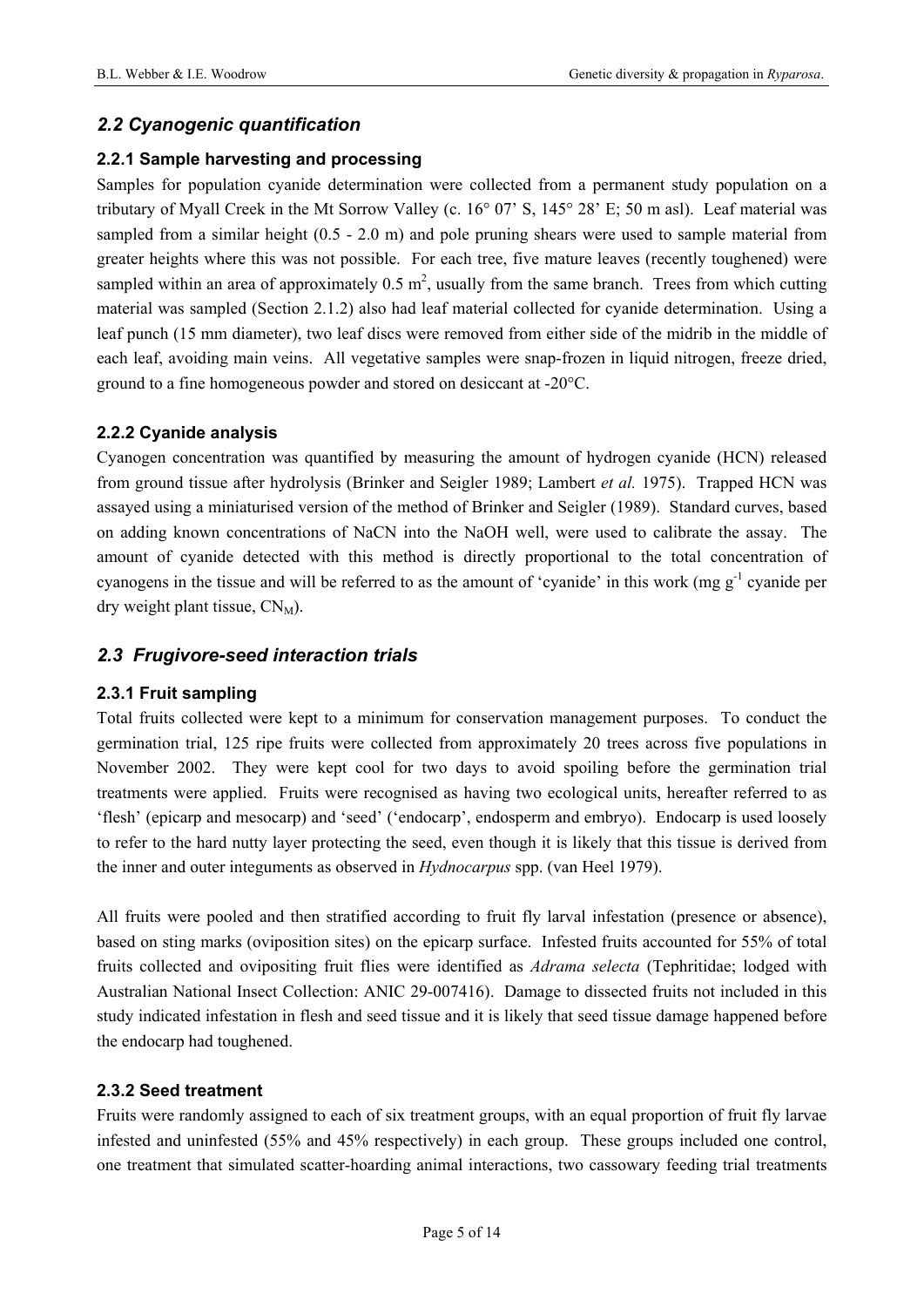<span id="page-6-0"></span>and two treatments based on theories most popular in the literature for bird-improvement of seed germination (removal of pericarp germination inhibitors and endocarp scarification). The three treatments that involved removing the flesh beforehand were set up first and leftover fruits (after acquiring 20 seeds per treatment) were randomly allocated to the remaining three treatments while maintaining infestation proportions. The six treatments were as follows. The control group ('Control',  $n_{Fruit} = 15$ ,  $n_{Seed} = 24$ ) simulated no animal disperser interaction and seeds were left inside an intact fruit. Interactions with scatter-hoarding animals that chew flesh but do not swallow seeds ('Flesh Rem',  $n_{\text{seed}} = 20$ ) was simulated by roughly removing the majority of the fruit flesh, leaving some remnants on the outside of the endocarp. Simulation of handling by animals such as cassowaries that swallow fruits and remove flesh during gut passage were carried out by carefully defleshing and then washing seeds several times with distilled water to remove every trace of pericarp from the endocarp. These seeds were then either scarified with sandpaper (P120, 3M Australia) over the entire endocarp surface ('Scarified',  $n_{\text{seed}} = 20$ ) or soaked in tap water for 24 hours ('Soaked',  $n_{\text{Seed}} = 20$ ).

The remaining two groups of fruits were pooled ( $n_{Fruit} = 42$ ) and combined into the daily diet of two cassowaries (*C. c. johnsonii*; adult male #930897, adult female #780038) over two days at The Royal Melbourne Zoological Gardens (Parkville, Victoria, Australia). These were consumed by the cassowaries with a range of other fleshy fruits and subsequently passed almost entirely devoid of pericarp. Average gut retention time was approximately three to four hours and did not noticeably differ between birds. As many seeds as possible were retrieved from scats within the cassowary enclosure. Variation in the number of seeds per fruit precluded an analysis of the percentage of seeds that successfully survived gut passage (c.f. digestion); however, other studies have found that hard-coated seeds are consistently passed in cassowary scats (Crome and Moore 1990; Willson *et al.* 1989). Seed collection took place within 24 hours of egestion and seeds were randomly divided into two treatment groups based on different planting strategies outlined below ('Cass (Std)',  $n_{\text{Seed}} = 24$ ; 'Cass (Scat)',  $n_{\text{Seed}} = 28$ ). Given the period of time between cassowary egestion and seed collection, it is possible that some seeds may have passed through the gut more than once, as coprophagy is well known amongst ratites.

#### **2.3.3 Seed germination**

Seeds from each treatment were planted at an even spacing (4 cm) in germination trays and lightly pressed (to a depth of 0.5 cm) into the surface of a standard potting mix (pine-bark:sand:crushed quartz, 89:5.5:5.5 with 1 kg  $m<sup>3</sup>$  gypsum; pH 5.8). The one exception was the 'Cass (Scat)' treatment in which seeds were embedded on top of the potting mix in a scat matrix (4 cm deep) comprised of cassowary faecal material collected at Melbourne zoo at the same time as the feeding trial. Trays were randomly rotated every two weeks under 60% shadecloth in a tropical glasshouse. Trays were kept moist throughout the trial and every two weeks subjected to a more vigorous application of water. Invasive monitoring of seed germination after planting was restricted to avoid damaging radicles and destructive harvesting of germinated seedlings at the conclusion of the trial was kept to a minimum. Seeds were monitored for germination success (the emergence of a radicle from the endocarp) over a period of eight months. All ungerminated seeds were dissected and examined for tissue condition and evidence of fruit fly larval infestation.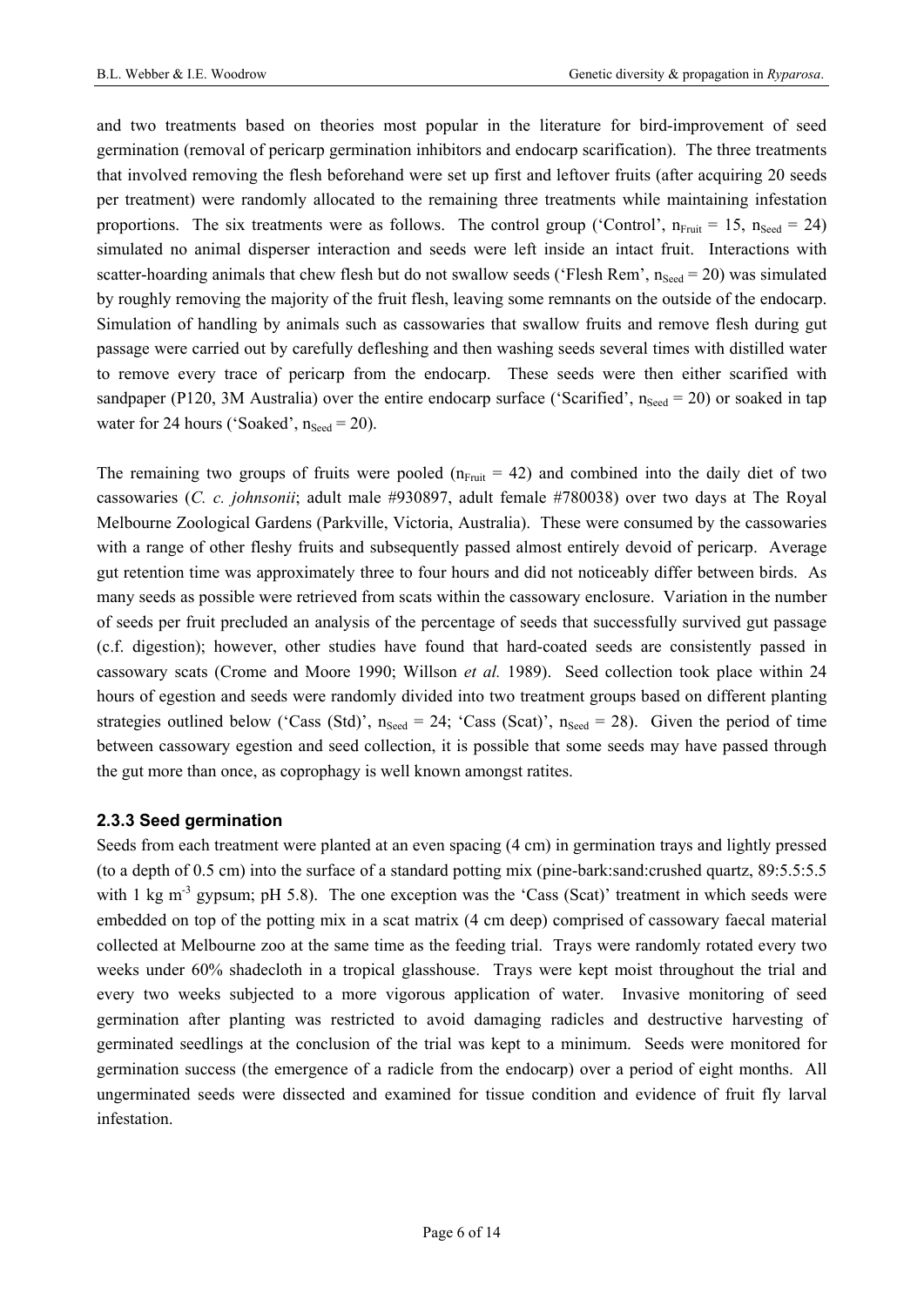## <span id="page-7-0"></span>*2.4 Statistical analyses*

Statistical analyses were carried out using the software packages Minitab<sup>®</sup> (V13.1, Minitab Inc., Pennsylvania, USA) and SPSS (V11.5, SPSS Inc., Chicago, USA). Analyses of frequencies were carried out using tests of independence (also known as tests of association; Sokal and Rohlf 1995). The G-test statistic with the use of the conservative Williams correction was used for orthogonal comparisons and multiple non-orthogonal contrasts in testing for differences between seed treatment groups. Likelihood ratio tests were conducted using the Kolmogorov-Smirnov test to check for deviation from expected larval infestation rates in treatment seeds when expected counts  $(n_{expected})$  were greater than five. Low cell counts in some categories prevented statistical investigation of post-germination fate data; however, this limitation does not reduce the biological significance of the results and hence these results have been presented.

# **3 Results**

## <span id="page-7-1"></span>*3.1 Vegetative propagation techniques*

Unfortunately, all efforts to vegetatively propagate *Ryparosa kurrangii* were unsuccessful in this study. Field-based aerial rooting experiments had no sign of callusing at the wound site or root formation in the surrounding peat matrix. For the field-sampled cuttings raised in the glasshouse, woody cuttings with leaf tissue dropped their half-leaves after approximately 4 weeks, while greenstick cuttings with half-leaves generally maintained their leaf tissue for the majority of the study. Greenstick cuttings with half-leaves were more likely to produce new shoots than those cuttings with all leaf material removed. At the conclusion of the trial, some cuttings had produced up to three shoots, with each shoot bearing up to 5 new leaves. Shoot production appeared independent of the amount of below-ground callus tissue.

Differing hormone treatment had no noticeable effect on the production of callus tissue or new shoots. The most obvious trend in cutting treatment was for tissue callusing between greenstick and woody cuttings (Table 1). While the majority of greenstick cuttings produced significant callusing, woody cuttings had very little callus tissue at the end of the study. Despite the fact that the majority of greenstick cuttings exhibited callusing, only one greenstick cutting ended up producing root tissue. At the end of the six-month trial, this seedling was gradually toughened with increasing time out of the misting bed. Within one year the only cutting that had produced root tissue had died.

**Table 1**: Cutting morphology of field-sampled material of *Ryparosa kurrangii* raised in a misting bed in a tropical glasshouse. Greenstick and woody cuttings were sampled and leaves were trimmed (half-leaves) or entirely removed (no leaves) before treatment with hormones (NAA or IBA) and planting. Hormone treatment had no noticeable effect on cutting morphology.

|                    | <b>Greenstick cuttings</b>       | <b>Woody cuttings</b>      |  |  |
|--------------------|----------------------------------|----------------------------|--|--|
| <b>Half-leaves</b> | Good shoot production.           | Moderate shoot production. |  |  |
|                    | Good callus production.          | Poor callus production.    |  |  |
|                    | Root production rare $(n = 1)$ . | No root production.        |  |  |
| No leaves          | Moderate shoot production.       | Poor shoot production.     |  |  |
|                    | Good callus production.          | Poor callus production.    |  |  |
|                    | No root production.              | No root production.        |  |  |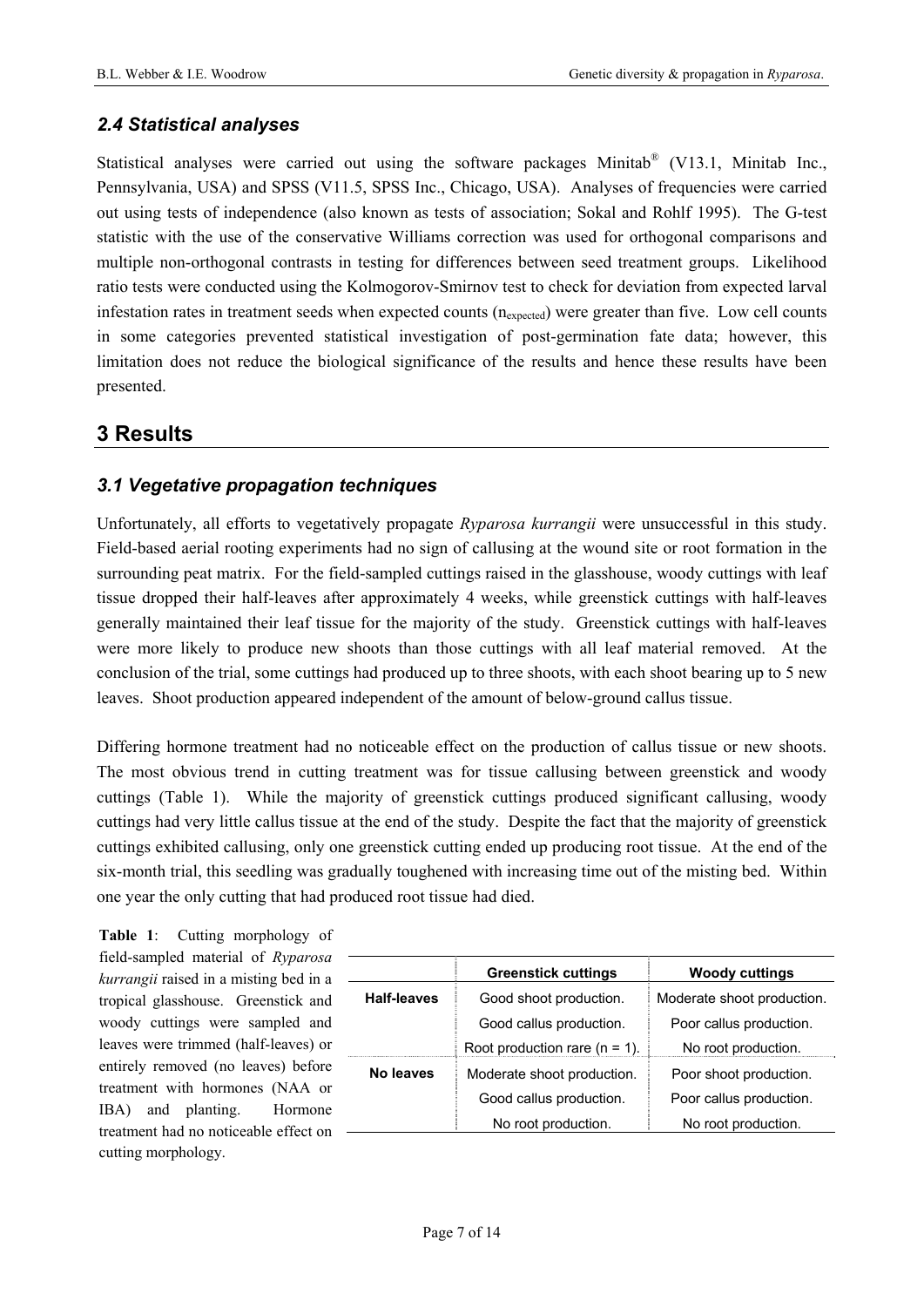## <span id="page-8-0"></span>*3.2 Cyanogenic quantification*

The cyanogenic potential of mature leaves in *R. kurrangii* was quantified for a subset of individuals in the Myall Creek population  $(n = 61)$ . All trees tested in these populations were found to be cyanogenic (i.e. there were no acyanogenic morphs). Quantitative cyanogenic polymorphism was considerable with cyanide concentrations between 0.54 to 4.77 mg CN  $g^{-1}$  dw leaf tissue (mean  $\pm$  1SE = 1.97  $\pm$  0.09; Figure 3).



**Figure 3**: Variation in cyanogenic potential (CN<sub>M</sub>; mg g<sup>-1</sup> dw) for mature leaves of *Ryparosa kurrangii* individuals  $(n = 61)$  located in the Daintree lowlands region in far north Queensland, Australia. The histogram shows individual  $CN<sub>M</sub>$  values while the boxplot indicates median (solid) and mean (dotted)  $CN_M$  values.

The lack of success with vegetative propagation (Section [3.1](#page-7-1)) meant that no comparisons were able to be drawn between the cyanogenic potential of *R. kurrangii* individuals from which cutting material was sourced, and the strike rate of the cuttings produced.

## *3.3 Seed-frugivore interaction trials*

Germination success (the emergence of a radicle from the endocarp) was recorded for each of the six seed treatments over a period of eight months and was significantly different between treatments ( $P < 0.01$ ; Figure 4). The 'Control' group had very poor germination success (4%). This was significantly lower than the flesh-chewed frugivory simulation ('Flesh Rem', 25%) and the cassowary gut passage simulation treatments ('Scarified', 35%; 'Soaked', 30%; *P* < 0.05), which were in turn, not significantly different to each other  $(P > 0.05)$ . The highest germination success (92%) was recorded in standard-planted cassowary treatment seeds ('Cass (Std)'), significantly higher than any other treatment. In contrast, scatplanted cassowary treatment seeds had a low germination success (4%), which was not significantly different from that of the control treatment (Figure 4;  $P > 0.05$ ).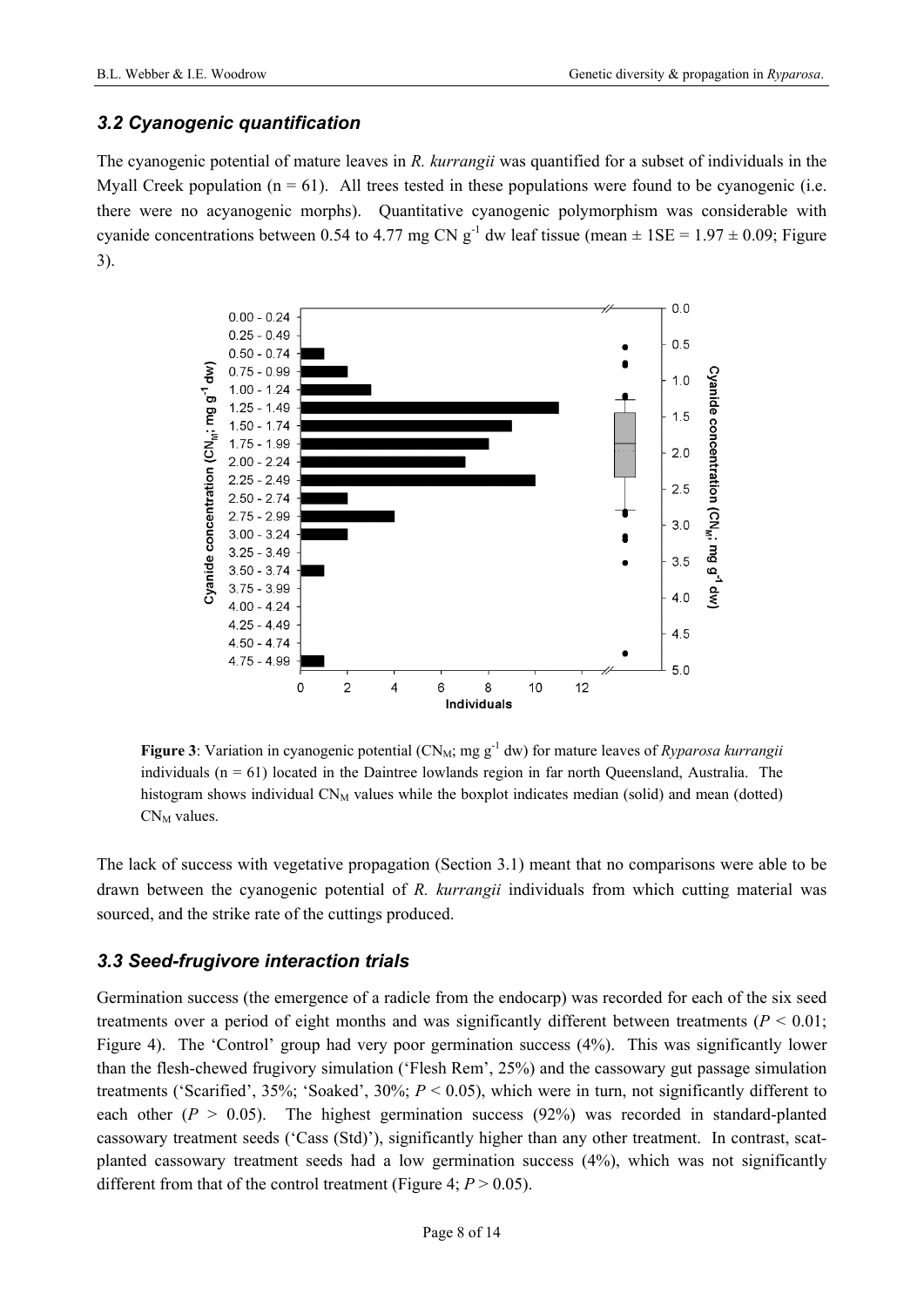

**Figure 4:** The effect of seed treatment on germination success in *Ryparosa kurrangii*. Germination (the emergence of a radicle from the endocarp) was significantly different between seed treatments (*P*  $<$  0.01) at the completion of the eight month trial. Seeds were either left intact inside the fruit ('Control',  $n = 24$ ), had the majority of the fruit flesh removed ('Flesh Rem';  $n = 20$ ), were thoroughly defleshed and then scarified ('Scarified';  $n = 20$ ) or soaked in water ('Soaked';  $n = 20$ ), or were consumed by cassowaries and planted normally ('Cass (Std)',  $n = 24$ ) or in a cassowary scat matrix ('Cass (Scat)',  $n = 28$ ). Treatments with different letters above the column are significantly different  $(P < 0.05)$ .

Those seeds that didn't germinate during the eight months were examined to assess viability and larval damage. No ungerminated seeds appeared viable at the completion of the trial. Those that were not infested by larvae had decomposing endosperm and shrunken embryos, while those that were infested had significant larval damage to all seed parts. The proportion of ungerminated seeds that were infested with larvae was then compared to the overall pre-trial infestation rate (55%) to see if infestation altered the propensity to germinate (95% confidence interval). This analysis assumes that infested seeds remained infested and uninfested seeds did not become infested during the trial. For 'Control', 'Flesh Rem', 'Scarified' and 'Soaked', the proportion of ungerminated seeds infested with larvae were 65, 67, 54 and 36% respectively (Table 2). Because these values were not significantly different from the pre trial infestation rate of 55%, it appears that for all the treatments that did not involve cassowary gut passage, infestation did not affect seed viability. For the 'Cass (Scat)' treatment, however, the assumption regarding infestation (above) did not hold because there were more infested seeds at the end of the trial than the beginning (Table 2). For the 'Cass (Std)' treatment, all but two seeds germinated indicating that both infested and uninfested seeds germinated, although no statistical analyses were possible on this treatment. However, when looking across treatments and taking into account all larval infestation, germination success was negatively correlated with the proportion of seed deaths attributable to larval destruction (Figure 5;  $y = -0.0083x^2 - 1.6695x + 89.5334$ ;  $r^2 = 0.91$ ;  $P = 0.03$ ).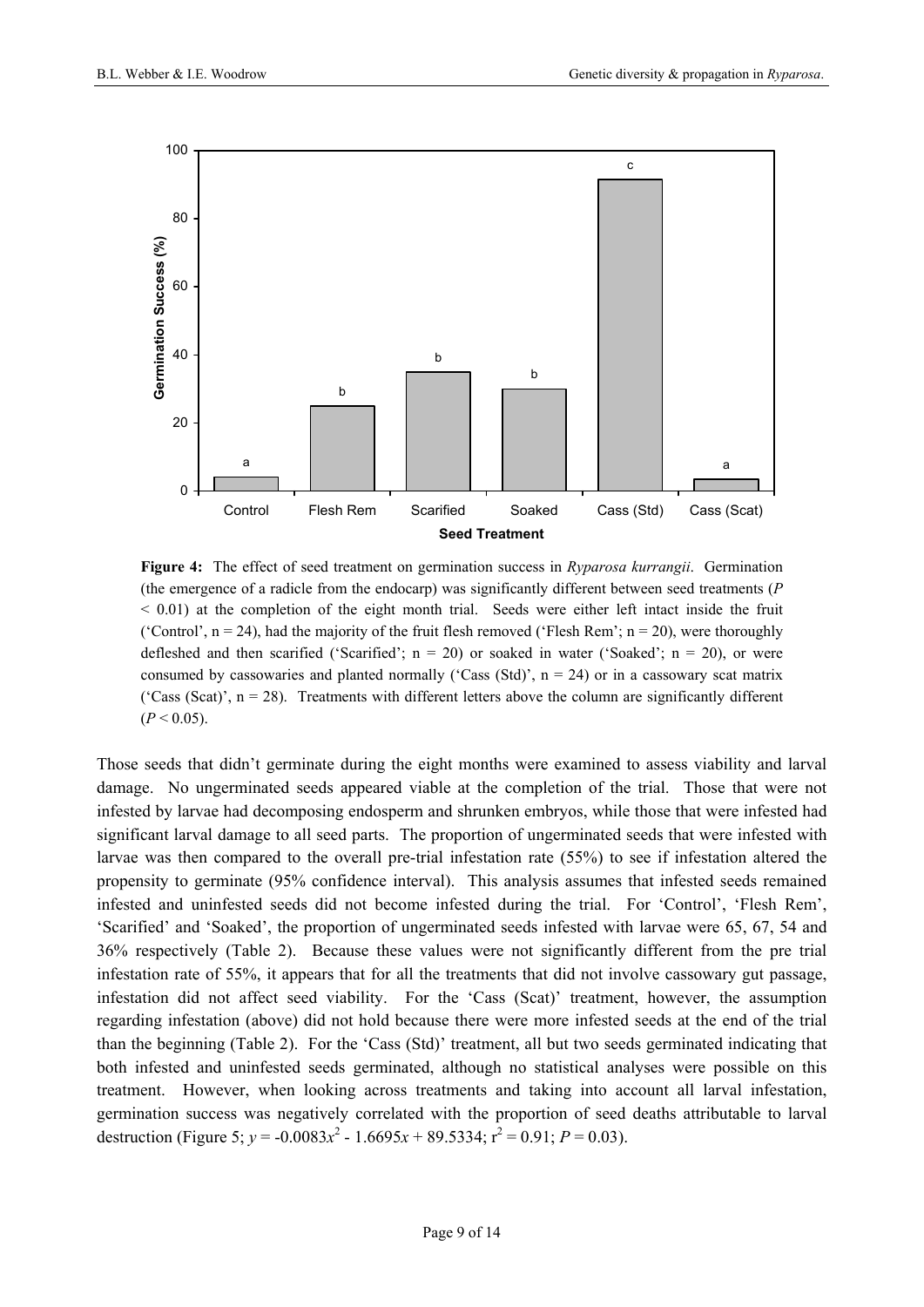<span id="page-10-0"></span>**Table 2**: The fate of all ungerminated *Ryparosa kurrangii* seedlings after seed treatment and an eight month germination trial. Treatments are described in the legend to Fig. 2. At the conclusion of the trial, seeds were dissected and examined for fruit fly larval infestation. Before the trial, 55% of fruit showed signs of larval infestation and these fruit were randomly assigned in equal proportion to each of the six treatment groups. Differences between post-trial infestation rates in ungerminated seeds and the initial infestation rate were calculated using the Kolmogorov-Smirnov test  $(D_{\text{max}})$  and are indicated with a  $*(P < 0.05$ ; not possible for 'Cass (Std)' as  $n_{expected} < 5$ ).

| <b>Treatment</b> | <b>Infested</b> |    | <b>Uninfested</b> |    |                  |
|------------------|-----------------|----|-------------------|----|------------------|
|                  | n               | %  | n                 | %  | $D_{\text{max}}$ |
| Control          | 15              | 65 | я                 | 35 | 0.10             |
| <b>Flesh Rem</b> |                 |    | 5                 | 33 | 0.12             |
| <b>Scarified</b> |                 | 54 |                   | 46 | በ በ1             |
| <b>Soaked</b>    |                 | 36 |                   |    | 0.19             |
| Cass (Std)       |                 |    |                   |    | n/a              |
| Cass (Scat)      | 26              | 96 |                   |    | $0.41*$          |



**Figure 5**: Overall germination success across seed treatments (as defined by the emergence of a radicle from the endocarp) in *Ryparosa kurrangii* seedlings as a function of larval destruction of ungerminated seeds. The polynomial regression for the relationship is significant ( $r^2$  = 0.91,  $P = 0.03$ ) and has the equation  $y = 0.0083x^2 - 1.6695x + 89.5334$ ; r<sup>2</sup> =  $0.91; P = 0.03.$ 

## **4 Discussion**

#### *4.1 Vegetative propagation success and cyanogenic variation*

When the cyanogenic potential of mature *Ryparosa kurrangii* leaves from individual trees in the field was quantified, considerable quantitative polymorphism was detected at a population level. Foliar cyanide concentration for the Myall Creek population averaged 1.97 mg CN  $g<sup>-1</sup>$  dw plant tissue, with. concentrations generally above 1 mg g<sup>-1</sup> and as high as 4.77 mg g<sup>-1</sup> (Figure 3). Regrettably, the lack of success with establishing cuttings of uniform genetic background precluded any further investigation of the link between cyanogenesis (as an indicator of genetic diversity; Webber 1999) and propagation success rates. However, these results have clearly shown that cyanogenic polymorphism is an important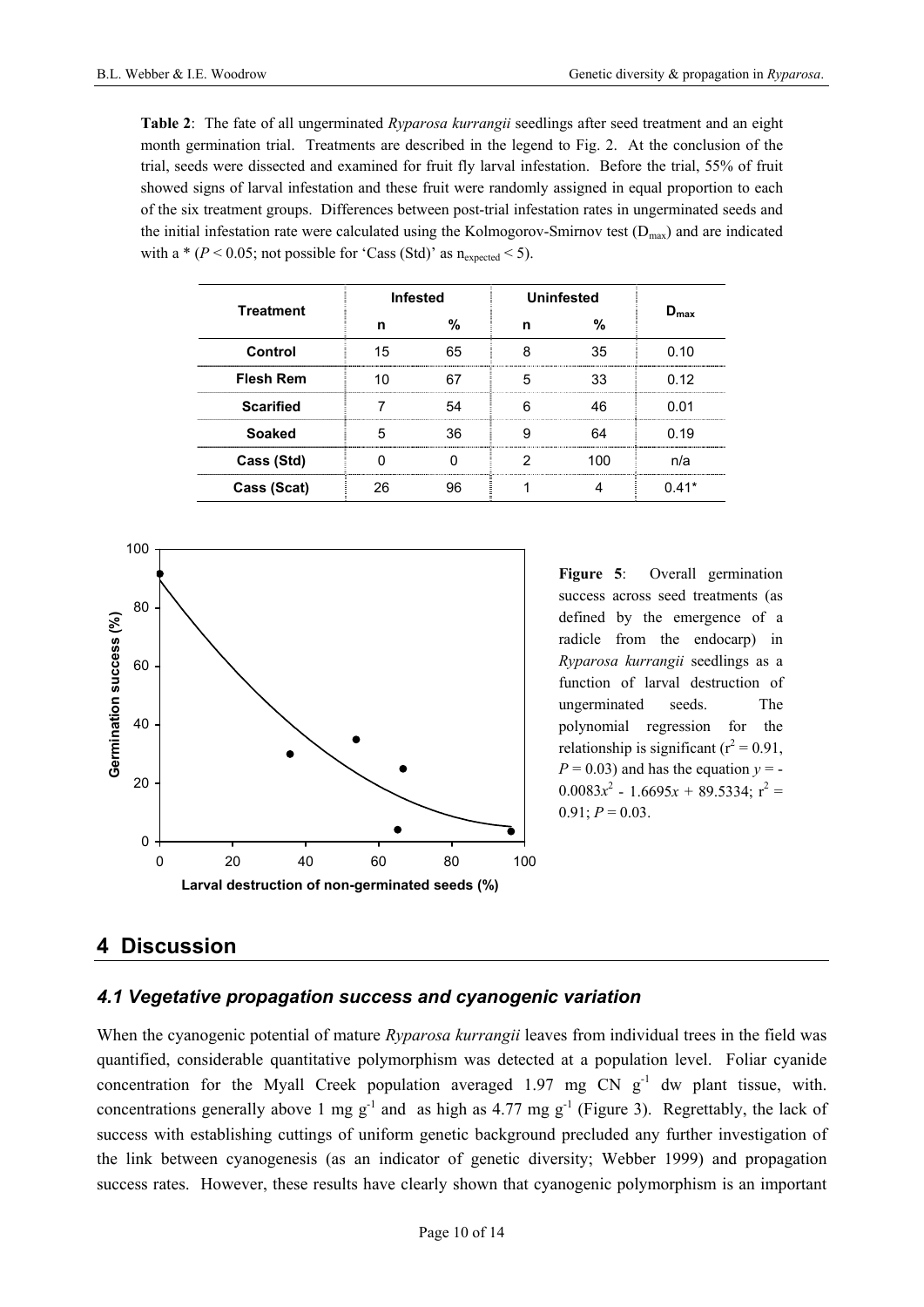<span id="page-11-0"></span>consideration in selecting genetic stock for revegetation work, as well as for conservation management planning of *R. kurrangii* populations in the Daintree region.

## *4.2 Seed-frugivore interactions*

Consistent with the evidence that *R. kurrangii* fruit are ideally suited to interactions with large frugivores, it was found that removal of flesh, particularly by cassowary gut passage, significantly improved seed germination (Figure 4). Moreover, a lack of fruit treatment ('Control') resulted in very low seed germination success  $(4\%)$ , which is consistent with findings for a range of seeds from fruits with vertebrate dispersal syndromes (e.g. Howe 1990; Lamothe *et al.* 1990; Yagihashi *et al.* 1998). A number of reasons have been suggested for this effect, including seed germination inhibitors in the flesh (reviewed in (Bell 1999), endocarp abrasion (Barnea *et al.* 1991; Temple 1977; Traveset *et al.* 2001), vertebrate predation (e.g. Hulme 2002; Janzen 1970; Terborgh *et al.* 1993) and invertebrate predation (e.g. Dalling *et al.* 1997; Drew 1987). With regard to the latter, fruit fly larvae in 55% of the fruit before treatment, but this level was not sufficient to account for the low germination success. It seems that germination inhibitors in the flesh can also be ruled out as a factor, given that there was no significant difference between germination when flesh residue remained on the seed ('Flesh Rem') compared to when the flesh was removed ('Scarified' or 'Soaked'). The cassowary gut must, therefore, act in some additional way to improve the germination of *R. kurrangii* seeds. There is a shortage of information on digestive enzymes for ratites, and no available information for cassowaries (Angel *et al.* 1996); however, it is known that the pH of the emu gastro-intestinal tract varies from 2.5 - 3.2 in the proventriculus to 6.7 - 7.2 in the intestines (Angel *et al.* 1996; Davies 1978). It is possible that exposure to acidic conditions during gut passage may not only act favourably upon the endocarp to improve germination of seeds that are not infested with fruit fly larvae, but also impact on seed predation caused by these larvae (Drew 1987).

There has been only one other study involving cassowaries and the germination rate and success of rainforest seeds. This involved the dwarf cassowary (*Casuarius bennetti picticollis*) from Papua New Guinea, and it was found that germination was improved by cassowary gut passage, although this varied with plant species (Lamothe *et al.* 1990). In contrast to findings on *R. kurrangii*, manual flesh removal was able to simulate cassowary gut passage. For example, the germination rate of *Flacourita zippelii* seeds was over 90% for both cassowary treated and manually defleshed seeds, while that of *Prunus* sp. seeds was approximately 70% for both treatments (Lamothe *et al.* 1990).

There are three noteworthy attributes of cassowaries that are relevant to their potential role in the population dynamics of *R. kurrangii* and other species. First, the cassowary is the only co-occurring frugivore with sufficient gape width to internally process *R. kurrangii* seeds (Crome and Moore 1990; Noble 1991). Second, the gastro-intestinal (GI) tract of cassowaries is much shorter than in other ratites such as the emu and ostrich (Noble 1991) and does not have a crop, the food storage and prominent processing organ in other birds (Angel 1996; Fowler 1996). Together, these traits explain the relatively short gut retention time (GRT) for ratites, and cassowaries in particular. A short GRT means that the large majority of seeds ingested by cassowaries retain their viability and are voided whole with only the pericarps removed (Bentrupperbäumer 1992; Lott *et al.* 1995; Pannell 1997; Stocker and Irvine 1983). Finally, this apparently gentle digestive mechanism, also reported in other specialised frugivores (e.g. Murphy *et al.* 1993), may protect cassowaries from secondary metabolites commonly concentrated in fruit seeds, such as the cyanogens found in *R. kurrangii* (Stocker and Irvine 1983). Indeed, cassowaries do not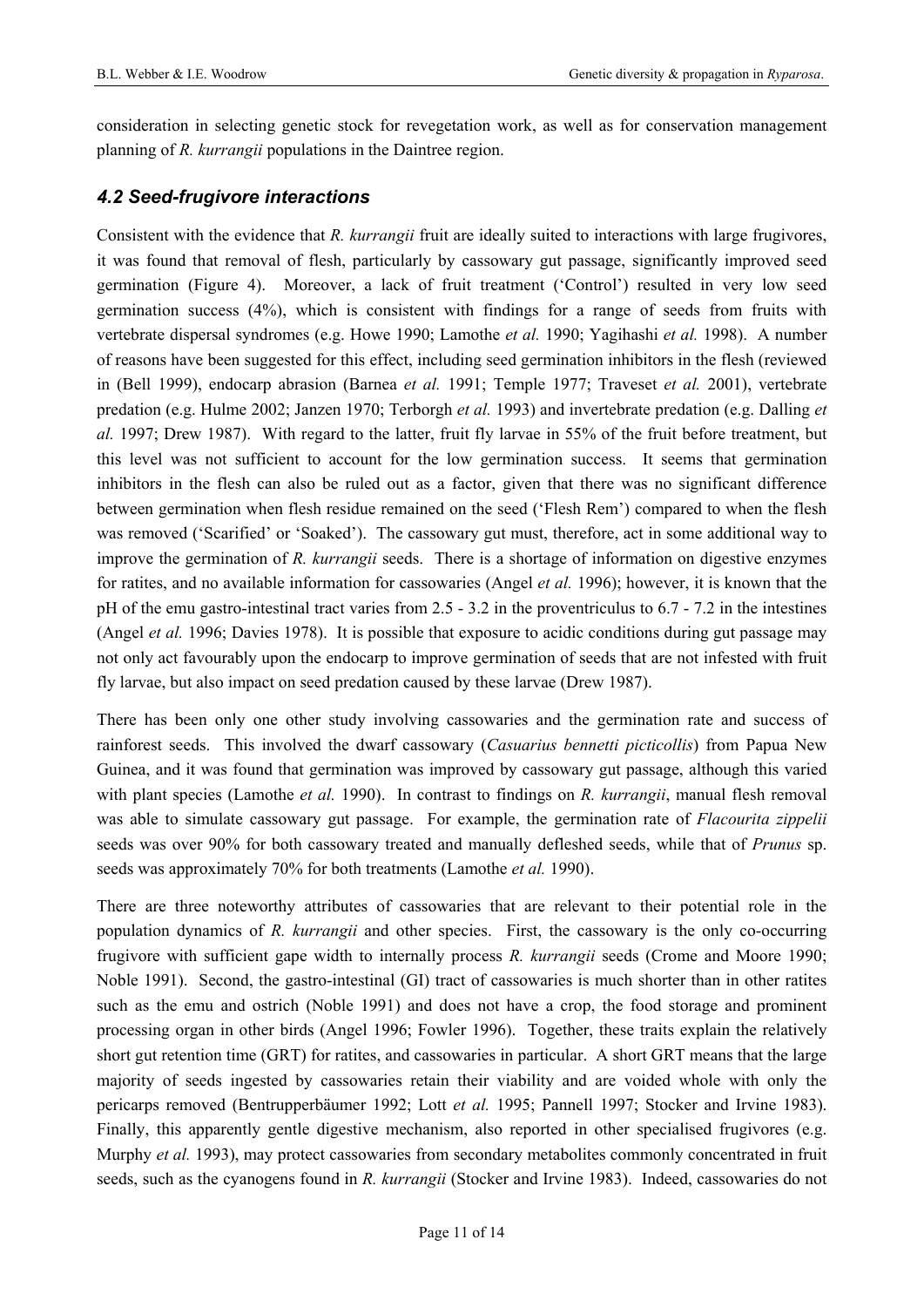<span id="page-12-0"></span>seem to be particularly affected by the consumption of fruits from cyanogenic plants. In the three known surveys on cassowary feeding preferences, seeds of several cyanogenic tree species have been identified in cassowary scats (Crome 1976; Lamothe *et al.* 1990; Stocker and Irvine 1983).

Given that removal of *R. kurrangii* fruit flesh also enhanced germination success, it is possible that 'externally processing' vertebrates play a significant role in plant dispersal. For the relatively large *R. kurrangii* fruit, these vertebrates are limited to musky rat-kangaroos and the white-tailed uromys, which are known to remove the majority of fruit flesh from and disperse seeds in caches of one or more at a distance from the parent tree (Dennis 2002; Theimer 2001). Fruit bats, however, are probably less important because they tend to prefer canopy fruits and rarely feed in the rainforest understorey (Kalko and Condon 1998; van der Pijl 1982).

Fruit fly also play an important role in determining the success of *R. kurrangii* seed germination. Interestingly, while fruit fly larval infestation in *R. kurrangii* fruits was a significant determinant of overall germination success across seed treatments (Figure 5), there was no detectable influence of larval infestation on the propensity of seeds to germinate within treatments (Table 2). In fact, post-infestation germination indicates that some initially infested *R. kurrangii* seeds remained viable after seed treatment. Having a relatively large seed size has been shown to maintain seed viability by providing a buffer against lethal seed predation (Dalling and Harms 1999; Harms and Dalling 1997; Mack 1998). It may be that a large seed size and vertebrate frugivore predation of fruit infesting invertebrates allows *R. kurrangii* seeds to maintain viability despite initial larval damage.

By spatially separating seeds and conducting the germination of treatment seeds in a glasshouse, the opportunity for post-treatment infestation in the majority of treatment groups was negligible. However there was an exception to this rule; in the 'Cass (Scat)' treatment, significant post-treatment infestation was clearly evident (Table 2). This predation may be explained by the scat matrix in which the seeds were planted. In captivity, healthy cassowaries exhibit a permanent state of diarrhoea due to the unusually high water and flesh content of exotic fruits in their diet (D. Black, pers. comm.). The combination of this attractive scat matrix used in the seed treatment trial and the fact that the scat material sat in a zoo enclosure for 24 h before collection meant that the chances of post-egestion larval infestation may be higher than expected in the field.

#### *4.3 Conclusions*

To ensure the long-term survival of rare plant species, it is imperative to have no negative impact on natural populations during their study and documentation of their life history. Establishing glasshouse populations is often important in developing a detailed knowledge of rare plant species, and an efficient mechanism for generating multiple plants to study is the critical first step in this process. In this research on *R. kurrangii*, we were unable to find an efficient technique for vegetative propagation of the species using field-collected material. However, we were able to establish that a key process in improving *R. kurrangii* seed germination success is cassowary gut passage, and the degree of this success could not be replicated by simulated seed treatments. This finding is important for two reasons. Firstly, it appears that the rare *R. kurrangii* may have a close relationship with the increasingly endangered cassowary for longterm population sustainability. Secondly, it will allow for the establishment of a viable glasshouse population from sustainable (i.e. very limited) seed collection in the field. The resulting seedlings could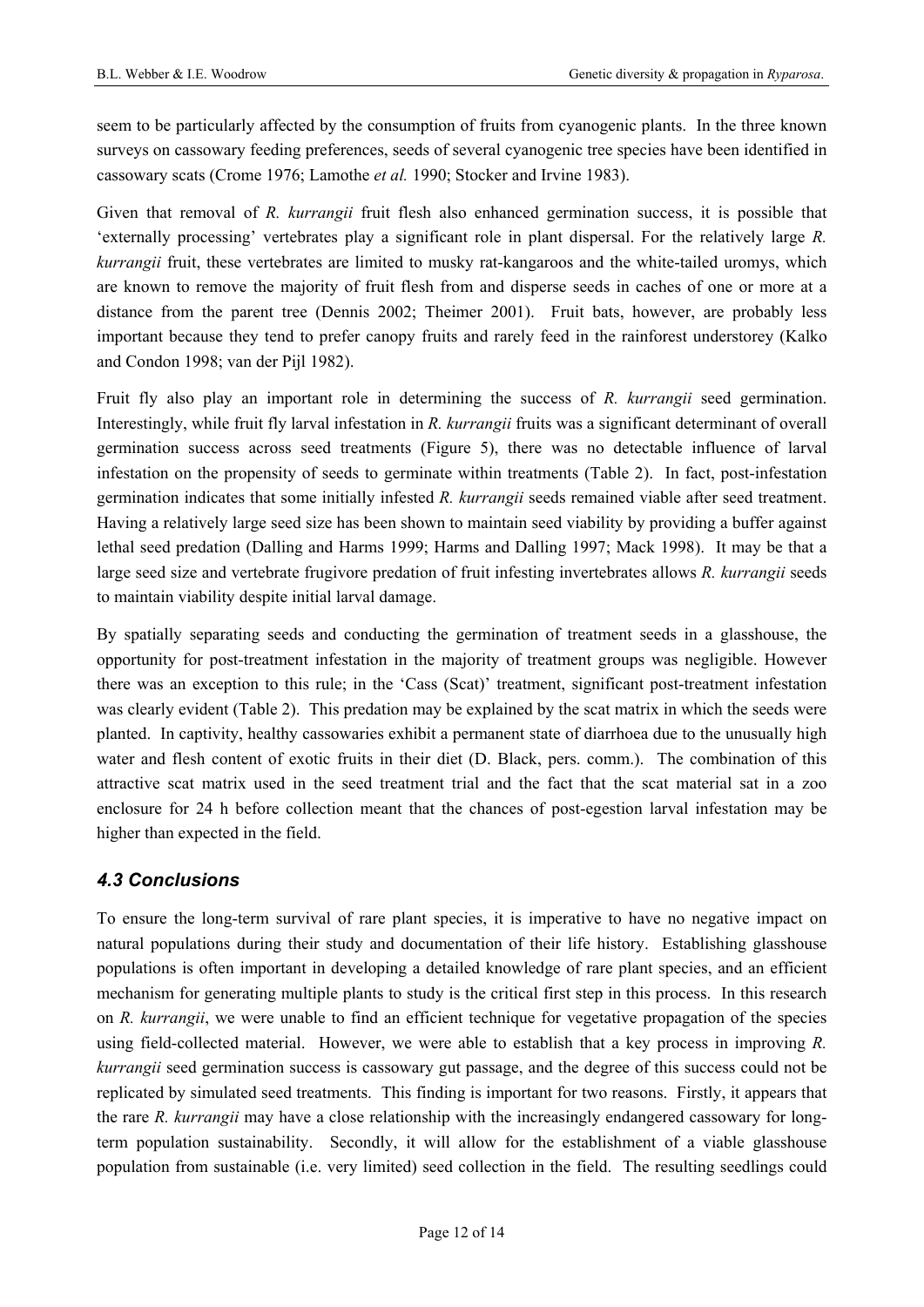<span id="page-13-0"></span>then be used for more intensive studies on vegetative propagation techniques, or for an investigation of tissue culture methods for establishing *R. kurrangii* plants of uniform genetic origin. The latter proposal would finally allow for the testing of the important link between plant genetic variation and cyanogenic polymorphism in this rare rainforest species.

# **5 References**

Angel CR (1996) A review of ratite nutrition. *Animal Feed Science Technology* **60**, 241-246.

Angel CR, Scheideler SE, Sell JL (1996) Ratite nutrition. In 'Ratite Management, Medicine and Surgery'. (Eds TN Tully, Jr. and SM Shane) pp. 11-30. (Krieger Publishing: Malabar)

Barnea A, Yom-Tov Y, Friedman J (1991) Does ingestion by birds affect seed germination? *Functional Ecology* **5**, 394-402.

Bell DT (1999) The process of germination in Australian species. *Australian Journal of Botany* **47**, 475-517.

Bentrupperbäumer J (1992) Conservation of a rainforest giant. *Wingspan* **8**, 1-2.

Brinker AM, Seigler DS (1989) Methods for the detection and quantitative determination of cyanide in plant materials. *Phytochemical Bulletin* **21**, 24-31.

Crome FHJ (1976) Some observation on the biology of the cassowary in northern Queensland. *Emu* **76**, 8-14.

Crome FHJ, Moore LA (1990) Cassowaries in North-eastern Queensland: report of a survey and a review and assessment of their status and conservation and management needs. *Australian Wildlife Research* **17**, 369-385.

Dalling JW, Harms KE (1999) Damage tolerance and cotyledonary resource use in the tropical tree *Gustavia superba*. *Oikos* **85**, 257-264.

Dalling JW, Harms KE, Aizprúa R (1997) Seed damage tolerance and seedling resprouting ability of *Prioria copaifera* in Panamá. *Journal of Tropical Ecology* **13**, 481-490.

Davies SJJF (1978) The food of emus. *Australian Journal of Ecology* **3**, 411-422.

Dennis AJ (2002) The diet of the musky rat-kangaroo, *Hypsiprymnodon moschatus*, a rainforest specialist. *Wildlife Research* **29**, 209-219.

Drew RAI (1987) Reduction in fruit fly (Tephritidae: Dacinae) populations in their endemic rainforest habitat by frugivorous vertebrates. *Australian Journal of Zoology* **35**, 283-288.

Fowler ME (1996) Clinical anatomy of ratities. In 'Ratite Management, Medicine and Surgery'. (Eds TN Tully, Jr. and SM Shane) pp. 1-10. (Krieger Publishing: Malabar)

Gleadow RM, Woodrow IE (2002) Constraints on effectiveness of cyanogenic glycosides in herbivore defense. *Journal of Chemical Ecology* **28**, 1297-1309.

Harms KE, Dalling JW (1997) Damage and herbivory tolerance through resprouting as an advantage of large seed size in tropical trees and lianas. *Journal of Tropical Ecology* **13**, 617-621.

Howe HF (1990) Seed dispersal by birds and mammals: implications for seedling demography. In 'Reproductive Ecology of Tropical Forest Plants'. (Eds K Bawa and M Hadley) pp. 191-218. (Parthenon: London)

Hruska AJ (1988) Cyanogenic glucosides as defence compounds. A review of the evidence. *Journal of Chemical Ecology* **14**, 2213-2217.

Hulme PE (2002) Seed-eaters: seed dispersal, destruction and demography. In 'Seed Dispersal and Frugivory: Ecology, Evolution and Conservation'. (Eds DJ Levey, WR Silva and M Galetti) pp. 257-273. (CABI Publishing: Wallingford)

Janzen DH (1970) Herbivores and the number of tree species in tropical forests. *The American Naturalist* **104**, 501- 528.

Jones RE, Crome FHJ (1990) The biological web - plant/animal interactions in the rainforest. In 'Australian Tropical Rainforests: Science - Value - Meaning'. (Eds LJ Webb and J Kikkawa) pp. 74-87. (CSIRO Publications: Melbourne)